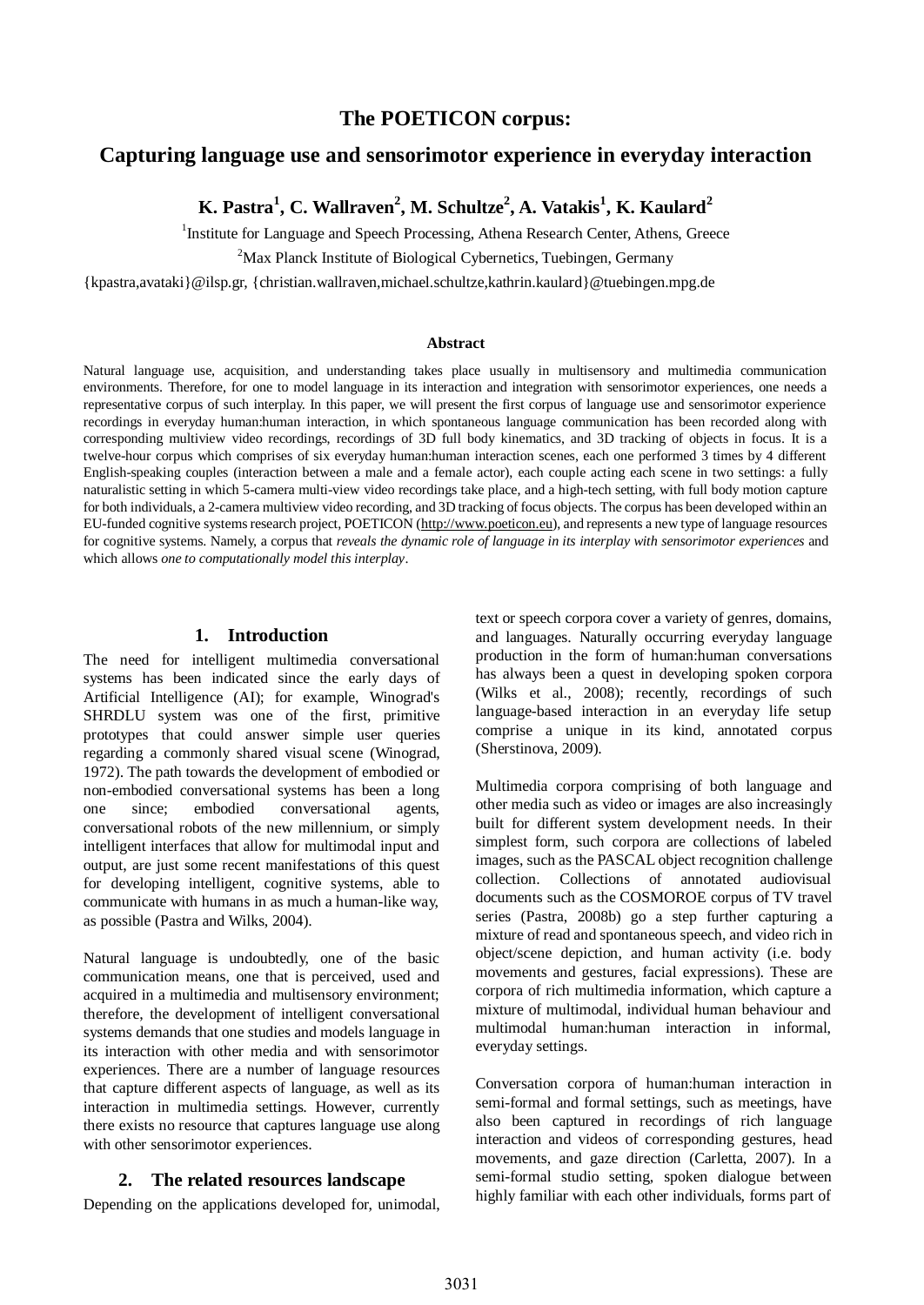another corpus which also comprises of the corresponding video recordings of gestures, gaze direction, and facial expressions (van Son et al., 2009). Though multimedia and multimodal, such corpora remain restricted to capturing only two sensory channels, i.e. the auditory (speech perception) and the visual (text, visual action perception, and visual object/scene perception). Actually, beyond language perception, the only sensorimotor experience captured is limited to visual perception of gestures, body-movements, and objects/scenes.

On the other hand, corpora of simulated human:computer interaction which usually rely on Wizard of Oz techniques for inducing human:machine conversations capture guided language-based interaction, but they go beyond video capture of sensorimotor experience to capturing tactile input modalities (e.g., pointing gestures touching the system screen;Scheil et al., 2002, Wilks et al., 2008). Even this very simple, binary form of touch sensing (touch vs. no touch) is something extra in terms of capturing sensorimotor information during interaction, something that could also be captured in recently emerged corpora of human:human interaction and simultaneous speech-based interaction with a machine (handheld device; Schiel et al., 2008).

However, it is not only intelligent human:computer interfaces that have led researchers to building multimedia and multisensorial data collections. The rapidly emerging "network science'", i.e. the study of human behavior not in isolation but in relation to other humans and the environment, dictates that appropriate, rich multisensorial data are systematically collected, measuring all possible aspects of human behaviour and interaction. For example, for the needs of applications related to monitoring the everyday activities of the elderly or of different types of patients, not only video recordings, but also motion acceleration measurements, biosensors measuring human physiological data (e.g., respiration, heart rate etc.) as well as other measurements from environmental sensors (e.g., contact sensors on doors to notify one when door is opening/closing, pressure sensors on chairs that identify sitting events) are being systematically collected (Zouba et al., 2009). The ultimate multi-sensory monitoring data collections come from House\_n Placelab, a "living lab" space, properly equipped with cameras and sensors for measuring different aspects of human interaction (Intille et al., 2006, Logan et al., 2007).

A database that captures the full range of human actions as well as both human-object and human-human interactions is the Motion Capture database of the Carnegie Mellon University (CMU; [http://mocap.cs.cmu.edu.](http://mocap.cs.cmu.edu)); the database comprises of 3D full body kinematic data and corresponding videos on a large variety of human actions. However, these are individual recordings of each action separately, in a lab environment and do not capture human activity in an interaction setting. On the contrary, the CMU kitchen capture database comprises of 18 participants performing 5 simple cooking recipes each, in a fully equipped kitchen-lab (Frade et al., 2008). Full body motion capture and acceleration data, limited physiological data, and multiview video recordings are included in the database, as well as RFID-based object identification and tracking. However, the recordings are of individuals carrying out an everyday activity on their own (i.e. no interaction), and actually no language/speech has been included. Last, the Technical University of Muenchen (TUM) Kitchen Data Set comprises also of multiview video recordings of individuals setting a table. RFID and magnetic sensors have been used for object identification and tracking, and full body motion capture and labels of events have also been included (Tenorth et al., 2009). This database does not contain any language-based communication either.

Evidently, language-based human:human interaction in everyday activities along with corresponding sensorimotor measurements are not currently available. In the following section, we present the first such corpus, the POETICON corpus, which we consider a first step towards the goal of capturing as many aspects of human:human natural interaction as possible.

### **3. The POETICON Corpus**

The main objective of the POETICON project is the development and automatic extension of a conceptual knowledge base, the PRAXICON, in which each concept is represented both with symbolic (i.e. language) and sensorimotor representations and it is defined though its network of semantic relations with other concepts (Pastra, 2008). Related software, cognitive and neurophysiological experiments as well as demonstration of the use of the resource in intelligent systems and humanoids are being developed in the project. The POETICON corpus is used for the development/testing of the software, as source of stimuli for the experiments and as pool of information to be extracted for populating the PRAXICON.

The corpus comprises of six everyday human:human interaction scenes, each one performed 3 times by 4 different English-speaking couples (interaction between a male and a female actor), each couple acting each scene in two settings: a fully naturalistic setting in which 5-camera multi-view video recordings take place, and a high-tech setting, with full body motion capture for both individuals, a 2-camera multiview video recording, and 3D tracking of focus objects. All recordings include full language-based interaction (dialogue) which though pre-scripted for providing a guide to the actors, it is natural and spontaneous due to the actors left free to improvise based on the general script lines. Each scene lasts approximately 2-7 minutes depending on the scene and the actors, while the duration of the whole corpus is approximately 12 hours. The scenes are related to activities one may perform in a dinning room/kitchen, such as *changing the*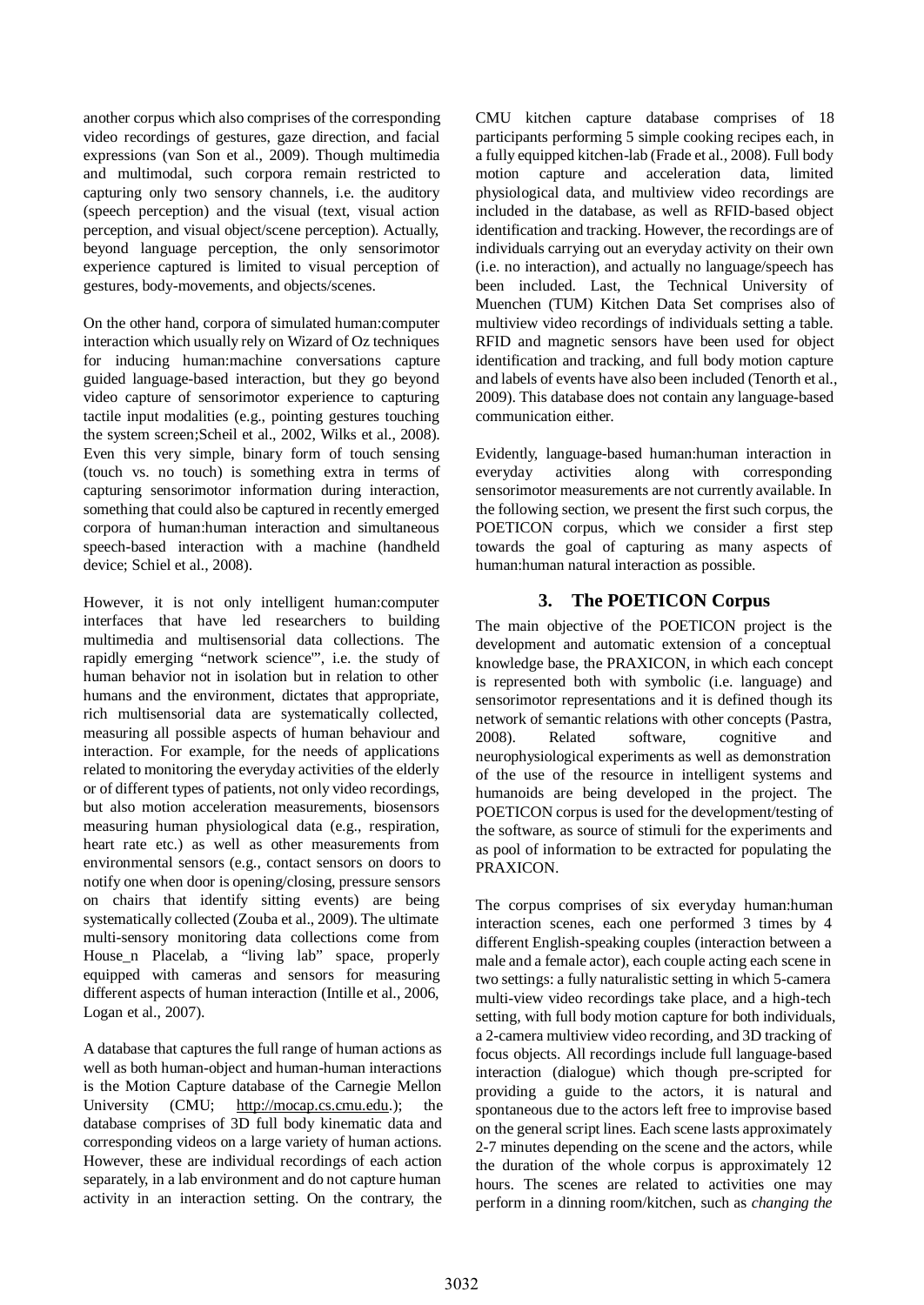*pot of a plant*, *cleaning the room*, *setting the table*, *preparing a Greek salad*, preparing Sangria, and *making a parcel.* The scenes are scripted following the form of play scripts, in which dialogue as well as guidance on emotions, and direction related explanations are given to the actors (see Figure 1). This was done in order to make sure that the enactment of the scenes will be rich in actions,

| Person B takes the place mats and places them on the table. Then he goes to the        |
|----------------------------------------------------------------------------------------|
| kitchen-table/cupboard and opens another cabinet door to get the plates.               |
| (open door)                                                                            |
| He picks up two plates and takes them to the dinner table and places them there.       |
| One plate is set on the edge of the table and falls down. Person B turns around and    |
| says "oh!"                                                                             |
| (fear)                                                                                 |
| <i>Person A</i> looks and asks "Did you break something?"                              |
| (anger) (look_back)                                                                    |
| <i>Person B</i> : "NoThank God it does not break easily! Phew" and puts the plate back |
| on the table.                                                                          |
| (evasive, then smiling)                                                                |
| When Person B is done with all the plates, he walks to the kitchen table where the     |
| mugs are standing.                                                                     |
|                                                                                        |

Figure 1: Sample of the script used in the POETICON corpus. The scripts have been annotated with action- and emotion-related information in order to enrich the interaction and data acquisition.

interaction with objects, emotions, and attitudes on the part of the actors, as well as occurrence of sudden, unexpected events that capture anomalies in one's movements (e.g., someone breaking a plate, slipping and falling on the floor, someone behaving in a childish way by jumping up and down, etc). Furthermore, the scripted dialogue includes not only situated communication with many references to objects in the environment and the task at hand but also non-situated discussion, mainly small talk.

#### **3.1 Naturalistic Setting**

The naturalistic setting of the corpus was recorded in a custom-designed setting in order to look as natural as possible (with furniture, carpets, curtains, and everyday objects; see Figure 2). The scenes were recorded with 5 high-definition camcorders (Canon HF100, resolution of 1960x1400 pixels, 2 of those camcorders have a wide-angle lens, DHG 0,75x Wide Angle Converter 52 mm) from different positions (see Figure 2).



Figure 2: Sample frames of the *naturalistic setting* of the POETICON corpus. Each scene was captured by 5 cameras in different positions: A) overview from one room corner, B) overview from the opposite room corner, C) view of the kitchen table from above, D) view of the cupboard from above, and E) view of the center of the scene where the interaction takes place.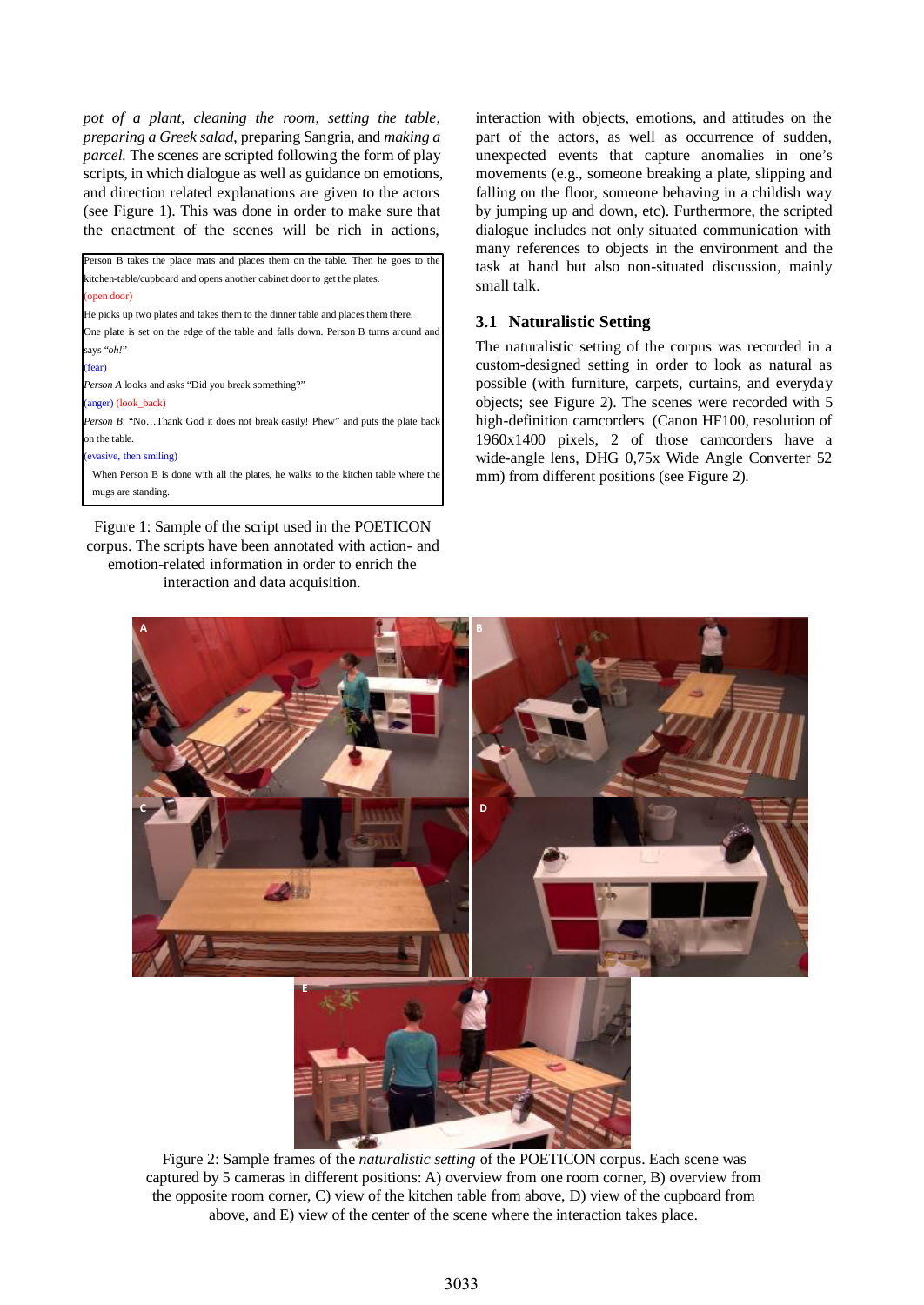### **3.2 High-Tech Setting**

The high-tech setting of the corpus was recorded using the same furniture set-up as the one used in the naturalistic setting. The scenes were recorded with 2 high-definition camcorders (Canon HF100, resolution of 1960x1400 pixels, wide-angle lens, DHG 0,75x Wide Angle Converter 52 mm) from different positions (see Figure 3). The movement of the 2 actors was captured with 2 Moven motion capture suits (Xsens technologies). The position of the 2 actors was also tracked with the Vicon motion capture system, using 2 helmets with tracking markers. Finally, some of the objects that were central in the interaction tasks were tracked with the Vicon motion capture system (see Figure 4).

### **3.3 Corpus Animations**

The high-tech setting of the POETICON corpus allowed for the generation of the corpus animations. Specifically, the animations were created from the motion capture data using 3ds Max. The animations include the actors, the furniture present in the scene (e.g., kitchen table, cupboard, chairs etc.), and the Vicon-tracked objects (e.g., broom, dustpan etc.; see Figure 5). The motion capture data of the actors from the Moven suits was imported into 3ds Max and positional and rotational drifts were corrected manually using the Vicon data and the high-tech movies as a reference. The furniture and the objects are represented

as boxes and can be removed from the scene; they can also be replaced by the images of the real objects/furniture. The objects movement was represented using the Vicon data and the two actors as reference.

## **3.4 Further processing and annotation**

The corpus has been post-processed for synchronization of all cameras, integration of full-body kinematic data and 3D object tracking data, and creation of animation videos of the integrated kinematic data. The videos of all the scenes recorded were cut using iMovie and then exported in QuickTime-movie format (.mov). Camera synchronization was achieved by using the audio track in the naturalistic setting and both the audio track and the start of the actions for the kinematic recordings.

The POETICON corpus has been transcribed using Transcriber (Barras, Geoffrois, Wu, and Liberman 2000) and it has been semantically annotated in Anvil (Kipp, 2004) using the COSMOROE semantic relations (Pastra 2008b).

The POETICON corpus will be available to the research community under a Creative Commons Attribution - Non Commercial - Share Alike license upon completion of the project.



Figure 4: Sample frames of the high-tech setting of the POETICON corpus. Each scene was captured by 2 cameras in different positions: A) overview from one room corner, B) overview from the opposite room corner.

| <b>Scene</b>       | <b>Cleaning the</b><br>kitchen                                             | <b>Preparing a</b><br>greek salad                                                         | Lay the kitchen<br>table for a dinner<br>for two                                                       | Changing the<br>pot of a plant                                    | Preparing<br>some drinks:<br><b>Sangria</b>              | Sending a<br>parcel                                                |
|--------------------|----------------------------------------------------------------------------|-------------------------------------------------------------------------------------------|--------------------------------------------------------------------------------------------------------|-------------------------------------------------------------------|----------------------------------------------------------|--------------------------------------------------------------------|
| Objects<br>tracked | Table, kitchen-<br>table.<br>cupboard,<br>chairs, broom,<br>dustpan, clock | Table, kitchen-<br>table,<br>cupboard,<br>chairs, broom,<br>dustpan, clock,<br>salad bowl | Table, kitchen-<br>table, cupboard,<br>chairs, broom,<br>dustpan, clock,<br>salad bowl,<br>candlestick | Table, kitchen-<br>table.<br>cupboard,<br>chairs, watering<br>pot | Table.<br>kitchen-table,<br>cupboard,<br>chairs, pitcher | Table,<br>kitchen-<br>table,<br>cupboard,<br>chairs, toy<br>guitar |

Figure 3: The POETICON corpus includes 3D tracking data of objects. This figure shows the objects tracked per scene.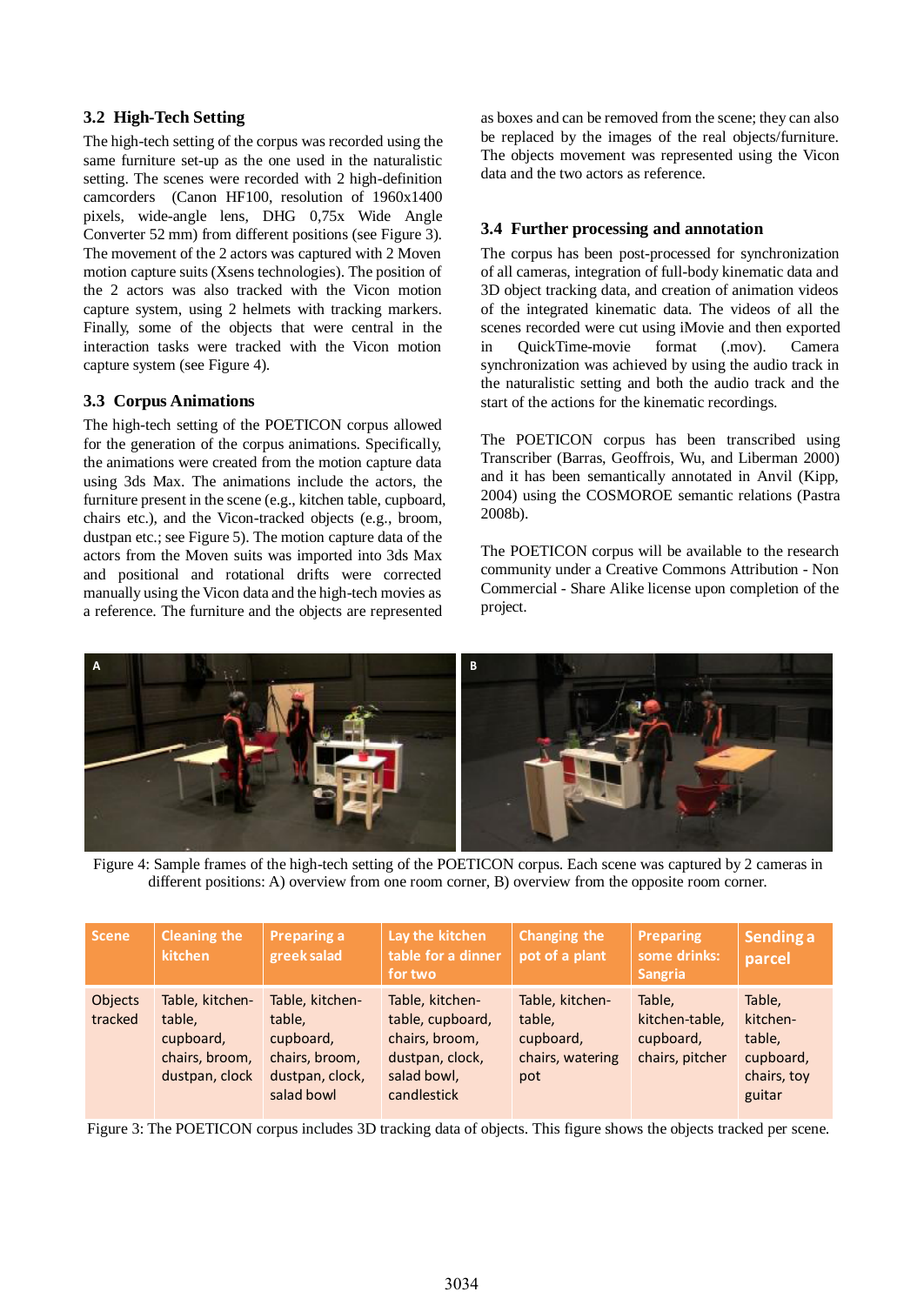

Figure 5: Sample frames of the POETICON corpus animations. These animations were created based on the high-tech recordings for all six scenes.

### **4. Conclusion**

The POETICON corpus demonstrates that, though technologically challenging, it is feasible for one to capture natural language interaction along with sensorimotor experiences. This corpus represents an extension of the state-of-the-art on several levels:

A) A corpus with natural, yet script-controlled interactions at all interaction levels (human:human, human:object) in well-defined scenarios;

B) A corpus that includes data from several different individuals with multiple recordings of the same actors in the same scene, thus allowing for intra-scene, intra-individual variance but also for within actors comparisons of movements etc.

C) A corpus with both "natural" and matched "high-tech" recordings of multiple scenes which makes it suitable both for cognitive experiments and computational modeling.

D) A corpus with a large amount of multisensory information (multiple camera angles, visual and audio data, language, 3D kinematic data, and 3D tracking data of objects) from different sensors and different modalities that can support analysis across a large number of dimensions from 2D analysis of video streams up to complex models of 3D articulation.

We consider the POETICON corpus a first step towards the development of corpora of everyday human:human interaction in which language-based communication is recorded ---and thus further studied and modeled--- in its interplay with environmental and biological sensors, as well as motion capture and object tracking; it is a first step towards corpora that will capture all aspects of human interaction with other humans and with the environment.

#### **5. Acknowledgements**

Work reported in this paper is being funded by the European Commission Framework Program Seven in the framework of the POETICON project (FP7-ICT-215843).

### **6. References**

- Barras, C., Geoffrois, E., Wu, Z., and Liberman, M. (2000). Transcriber: development and use of a tool for assisting speech corpora production. *Speech Communication 33*(1-2).
- Carletta, J. (2007). Unleashing the killer corpus: experiences in creating the multi-everything AMI meeting corpus. *Language Resources and Evaluation, 41*(2), 181--190.
- Frade F., J. Hodgins, A. Bargteil, X. Martin Artal, J. Macey, A. Castells, and J.Beltran. (2008). Guide to the Carnegie Mellon University Multimodal Activity (CMU-MMAC) Database. Technical Report CMU-RI-TR-08-22, Robotics Institute, Carnegie Mellon University.
- Intille S., K. Larson, E. Munguia Tapia, J. Beaudin, P. Kaushik, J. Nawyn, and R. Rockinson (2006). Using a live-in laboratory for ubiquitous computing research. In K. P. Fishkin, B. Schiele, P. Nixon, and A. Quigley (Eds.) *Lecture Notes in Computer Science*, vol. 3968, Berlin Heidelberg: Springer-Verlag, pp. 349--365.
- Kipp, M. (2004). *Gesture Generation by Imitation From Human Behavior to Computer Character Animation*. Boca Raton, Florida: Dissertation.com.
- Logan M., J. Healey, M. Philipose, E. Munguia Tapia, and S. Intille. (2007). A long-term evaluation of sensing modalities for activity recognition. *Lecture Notes in Computer Science*, vol. 4717, Springer-Verlag, pp. 483--500.
- Pastra, K. and Wilks, Y. (2004). Vision-Language Integration in AI: a reality check. In Proceedings of the Sixteenth European Conference in Artificial Intelligence, pp. 937--941.
- Pastra K. (2008). PRAXICON: the development of a grounding resource. In Proceedings of the Fourth International Workshop on *Human-Computer Conversation*, Bellagio, Italy.
- Pastra K. (2008b). COSMOROE: A Cross-Media Relations Framework for Modelling Multimedia